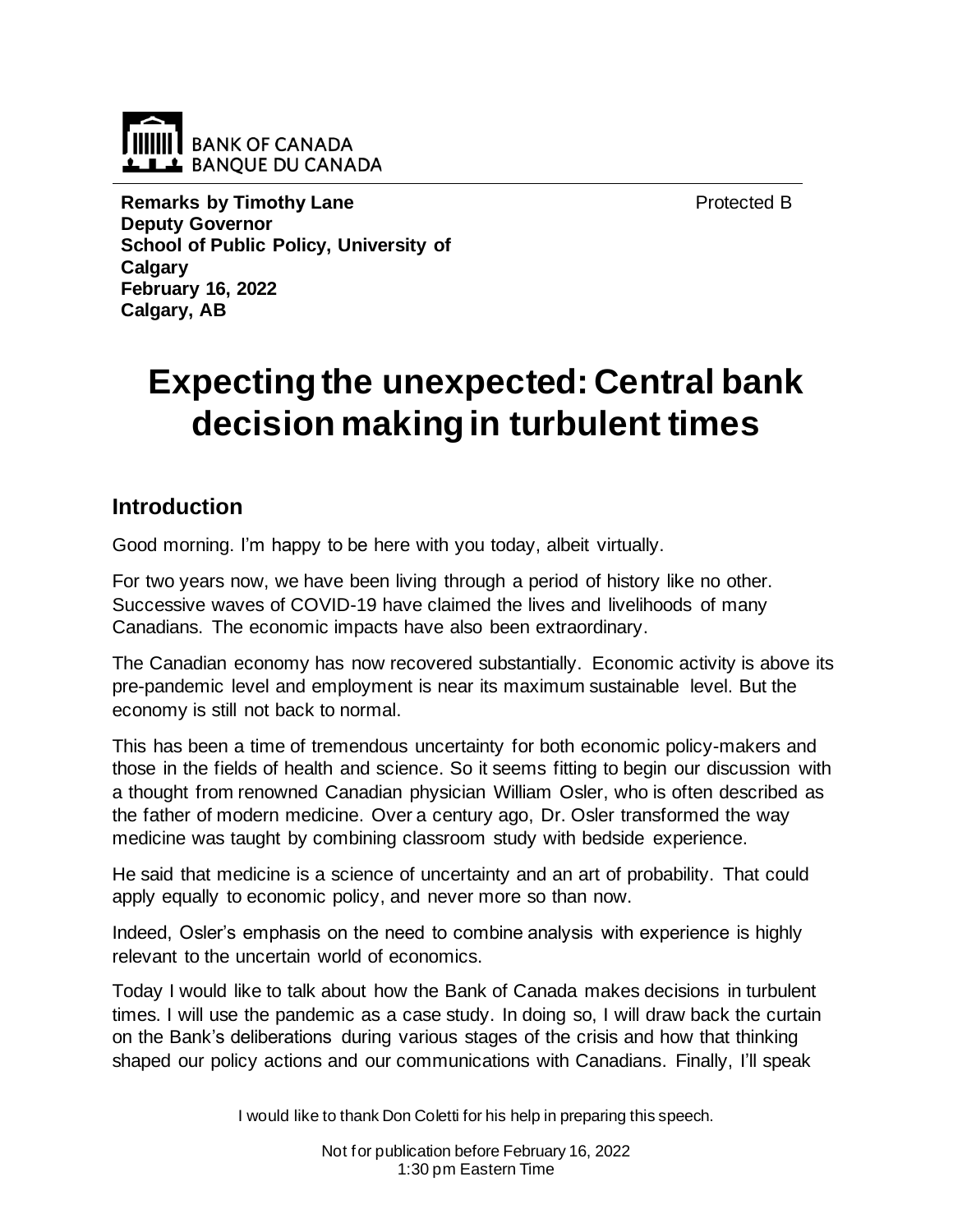more generally about how we are adapting our own practices at the Bank to better anticipate and respond to uncertainty in the future.

## **Looking back over the past two years**

Let me set the stage by briefly reviewing what has happened to the Canadian economy over the past two years.

In early 2020, the pandemic triggered sudden and severe economic contractions around the world. In Canada, gross domestic product (GDP) declined by about 15% and about three million Canadians lost their jobs.

Inflation also declined sharply, from around 2% to near zero. This was largely due to the collapse in world oil prices. We also saw declines in the prices of hard-to-distance services such as air travel—for the few still flying.

But if the economic contraction was unprecedented, so was the recovery that followed.

As we can see in **Chart 1**, GDP bounced back sharply in the second half of 2020 when the initial surge in the number of COVID-19 cases stabilized. More recently, GDP actually passed its pre-pandemic level.



#### **Chart 1: Real gross domestic product in Canada**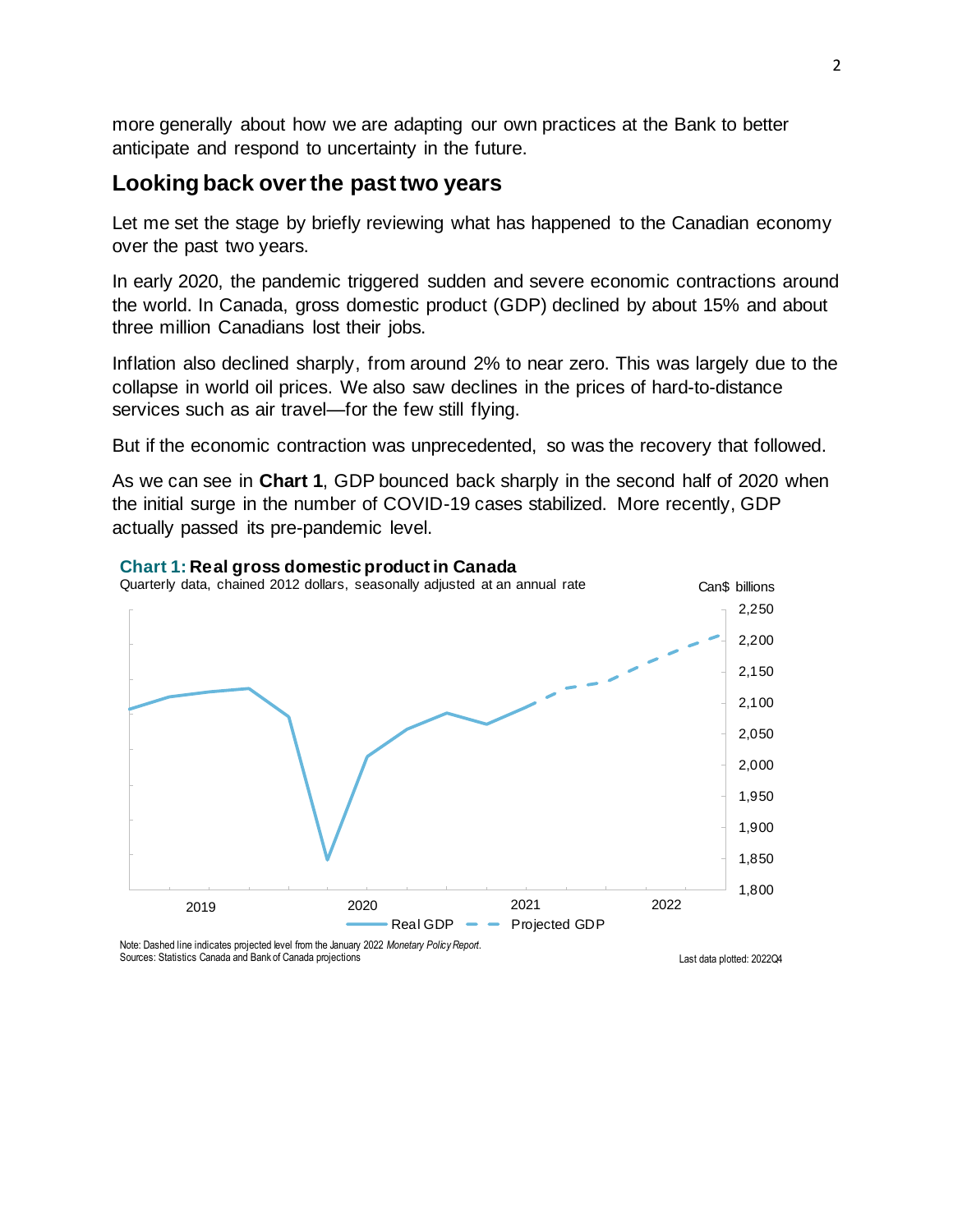And, as this next chart shows, the recovery in employment was also impressive (**Chart 2**).



#### **Chart 2: Employment and unemployment in Canada**

Monthly data, seasonally adjusted

Robust job gains have brought employment back to where it was before the pandemic. A range of measures shows that with this recovery, overall slack in the Canadian economy has been fully absorbed. Indeed, we are seeing increasing signs of scarcity of labour and of some goods.<sup>1</sup>

Meanwhile, the next chart shows that inflation not only recovered from near zero but is now well above the Bank's 2% target (**Chart 3**, panel a).

<sup>1</sup> For more details, see Bank of Canada, ["Box 3: Economic slack in the fourth quarter of 2021,](https://www.bankofcanada.ca/2022/01/mpr-2022-01-26/)" *Monetary Policy Report* (January 2022).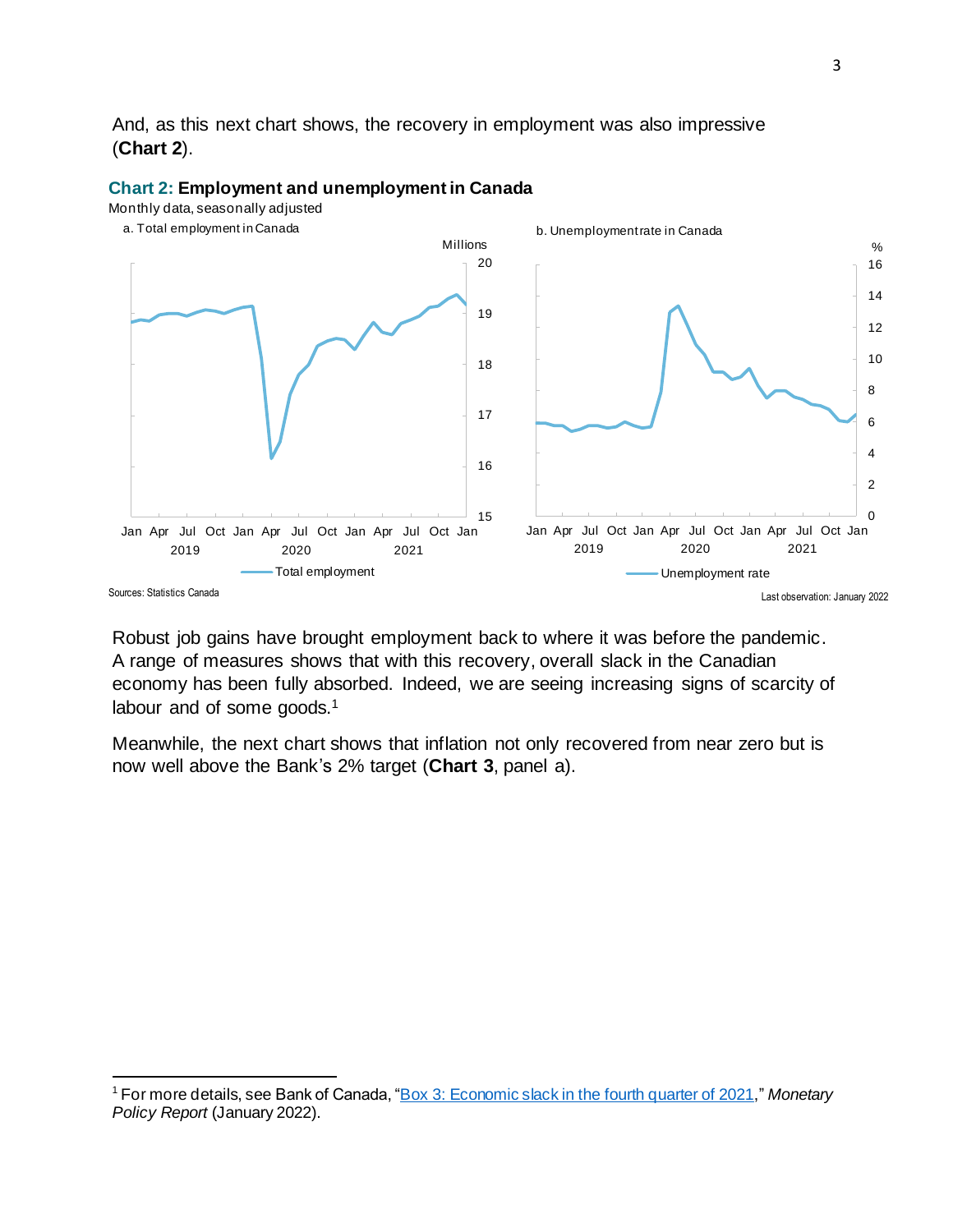### **Chart 3: Consumer price index and inflation in Canada**

Monthly data



This surge in inflation has been more persistent than anticipated. Part of it reflects a catch-up in prices after inflation dropped in 2020 (**Chart 3**, panel b). It also reflects the impacts of both supply constraints and strong demand in global markets—especially for goods. We now expect that inflation will remain close to 5% through the first half of this year.

## **The initial policy response**

So now that we've talked about our journey over the last two years, let's turn our attention to the policy response in those early days of the crisis. The sheer scale and complexity of this pandemic was beyond what anyone anticipated. How did the Bank navigate its course?

Once the virus spread across the world and the first lockdowns were implemented, we clearly understood that the economic and financial impacts would be serious. Just how serious was still quite uncertain. But we knew that the situation called for extremely aggressive policy responses, right from the start. Our thinking was that it was better to do too much up front to strongly support the recovery than to play catch-up later.

When the pandemic first hit, the top priority was to support Canadian households and businesses. In addition to helping those most directly affected, our goal was to prevent second-round effects on other sectors of the economy—notably the impacts that can occur when those who have lost income cut back their spending. We were also worried about businesses delaying investments.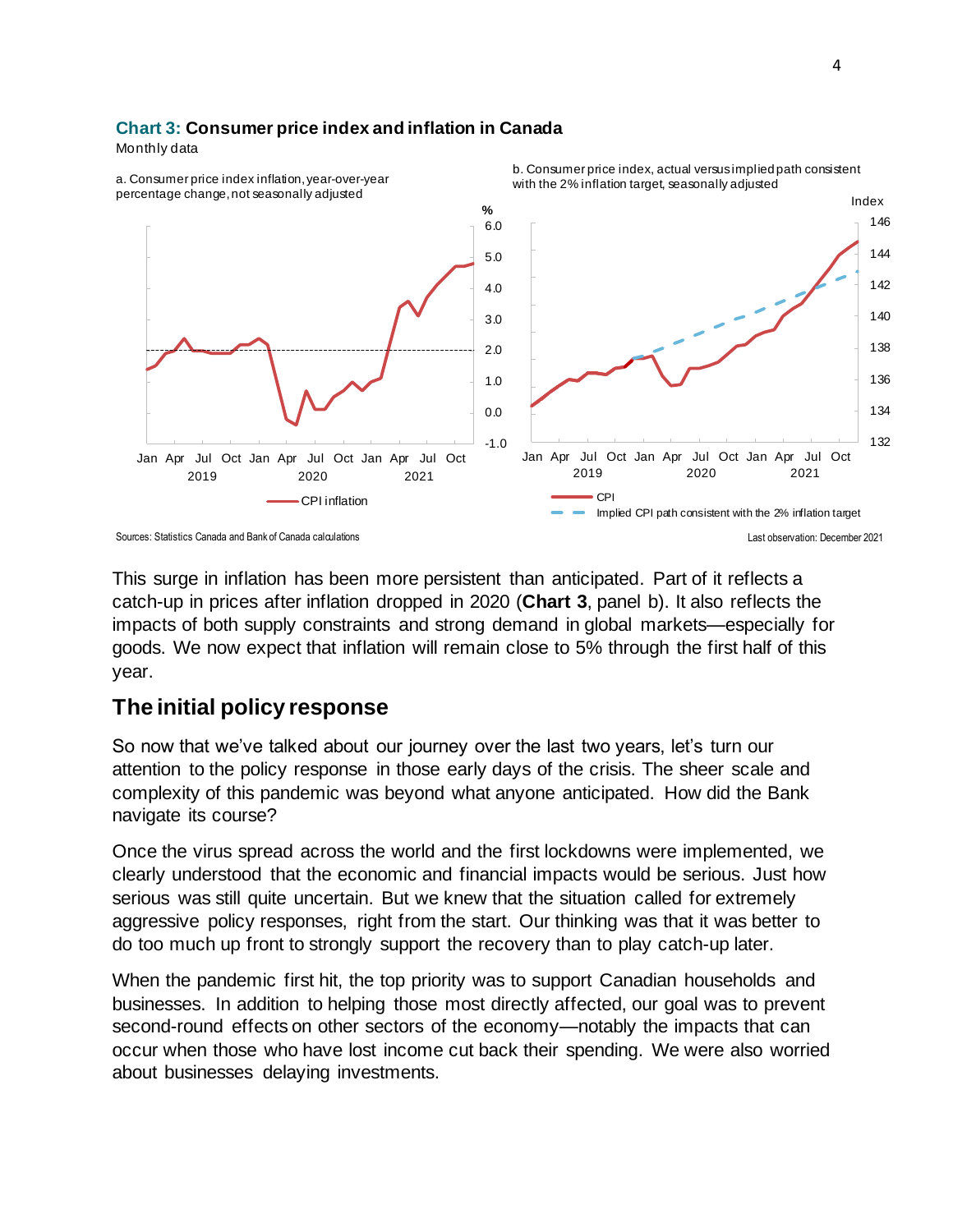A second problem we needed to tackle right away was the breakdown of financial markets. In an atmosphere of panic, asset values plummeted and we saw a generalized dash for cash. Market liquidity suddenly evaporated—in other words, sellers had difficulty finding buyers, even for safe assets such as government bonds. This dynamic threatened to block the flow of credit for households and businesses just when they needed it most.

The Bank responded swiftly and aggressively to restore calm to financial markets. We provided liquidity to the financial system through several channels, including repurchase agreements and direct asset purchases in a range of financial markets. These actions, alongside similar measures taken by central banks in other countries, quickly restored market functioning worldwide.

It was clear that the federal government's fiscal policy would need to take primary responsibility for supporting households and businesses, because it could focus that support to manage the uneven impacts of the pandemic. Many Canadians who had the option of working remotely stayed employed. Meanwhile, many in hard-to-distance services—disproportionately staffed with lower-wage workers, racialized Canadians, and women—lost their jobs. The government quickly responded with transfers to support incomes for affected households and to keep businesses afloat.

The Bank acted forcefully with monetary policy as well. During March 2020, we cut our policy interest rate three times, from 1.75% to 0.25%. In July, we pledged to keep the rate at this level "until economic slack is absorbed." In October we complemented our conditional forward guidance with a forecast—but not a commitment—of when we thought that condition would be met. The decision not to commit to a specific date reflected the great uncertainty around the outlook.

We also committed to continue our purchases of government bonds until the recovery was well underway. These purchases were made initially to restore market functioning but then served as another tool of monetary policy: quantitative easing. This tool was implemented to keep borrowing costs low across the yield curve. The overriding goal was to support the economy through this economic contraction and bring inflation back to the Bank's 2% target. That's because, if left unchecked, the pandemic forces at work on the economy in those early days could drive inflation persistently below zero, starting a deflationary spiral.

These policies combined a bold response with a clear exit strategy. Given the heightened uncertainty, our exit from emergency measures had to be based on outcomes, not on a fixed calendar. That is, we would:

- provide liquidity until market functioning was restored
- continue quantitative easing until the recovery was well underway
- maintain our forward guidance until slack was absorbed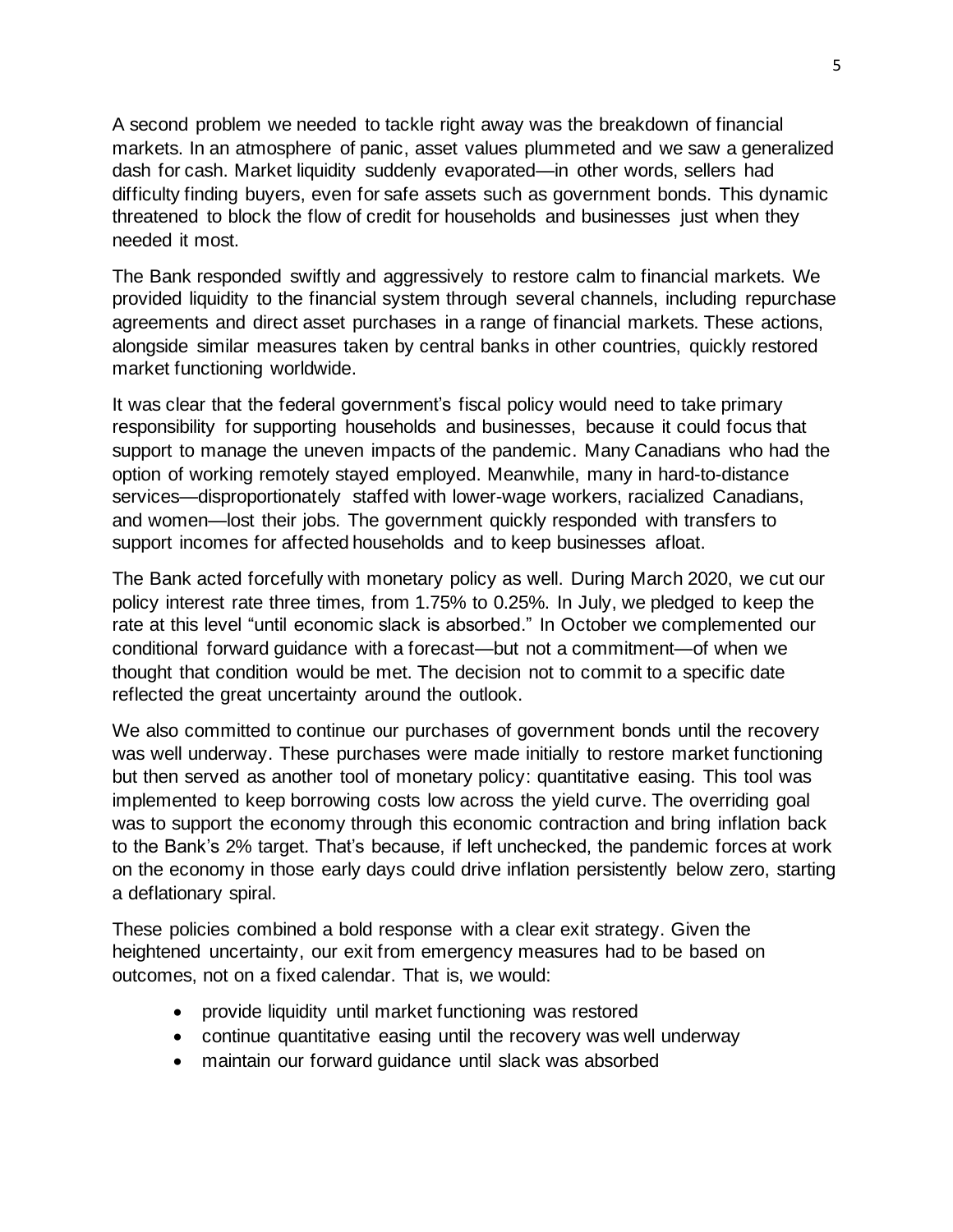We provided clarity about the conditions for exit while recognizing that the timing must depend on how the situation unfolded. As events played out, we updated Canadians on when the conditions were likely to be satisfied. Markets could also update their own views as data came in.

## **How did our views and policy response evolve?**

The recession Canada faced was nothing like a textbook case and there was exceptional uncertainty about how it would play out. In fact, in our April 2020 *Monetary Policy Report,* we did not publish our usual forecast but instead presented a range of possible outcomes as we see here (**Chart 4**).



**Chart 4: Real GDP, projected range versus actual** Quarterly data, chained 2012 dollars, seasonally adjusted at an annual rate

Statistics Canada and Bank of Canada projections

These possible outcomes reflected two distinct dynamics. Some economic activity and employment would return to normal levels as soon as the pandemic subsided and lockdowns were lifted—similar to what often happens following a natural disaster. Other economic activity would take longer to come back. Indeed, in the spring of 2020 economists around the world debated about whether the recovery would be V-shaped or L-shaped. The Bank's view was that each of these dynamics would likely play out in turn, resulting in a two-phased recovery: first reopening and then recuperation.

Why did we expect full recuperation to take longer? It was partly because of our experience with the global financial crisis of 2008–09. The long, drawn-out recovery that followed that crisis reflected a large and prolonged rise in unemployment and massive damage to balance sheets. As a result, the global economy took 10 years to recover to its pre-crisis trend.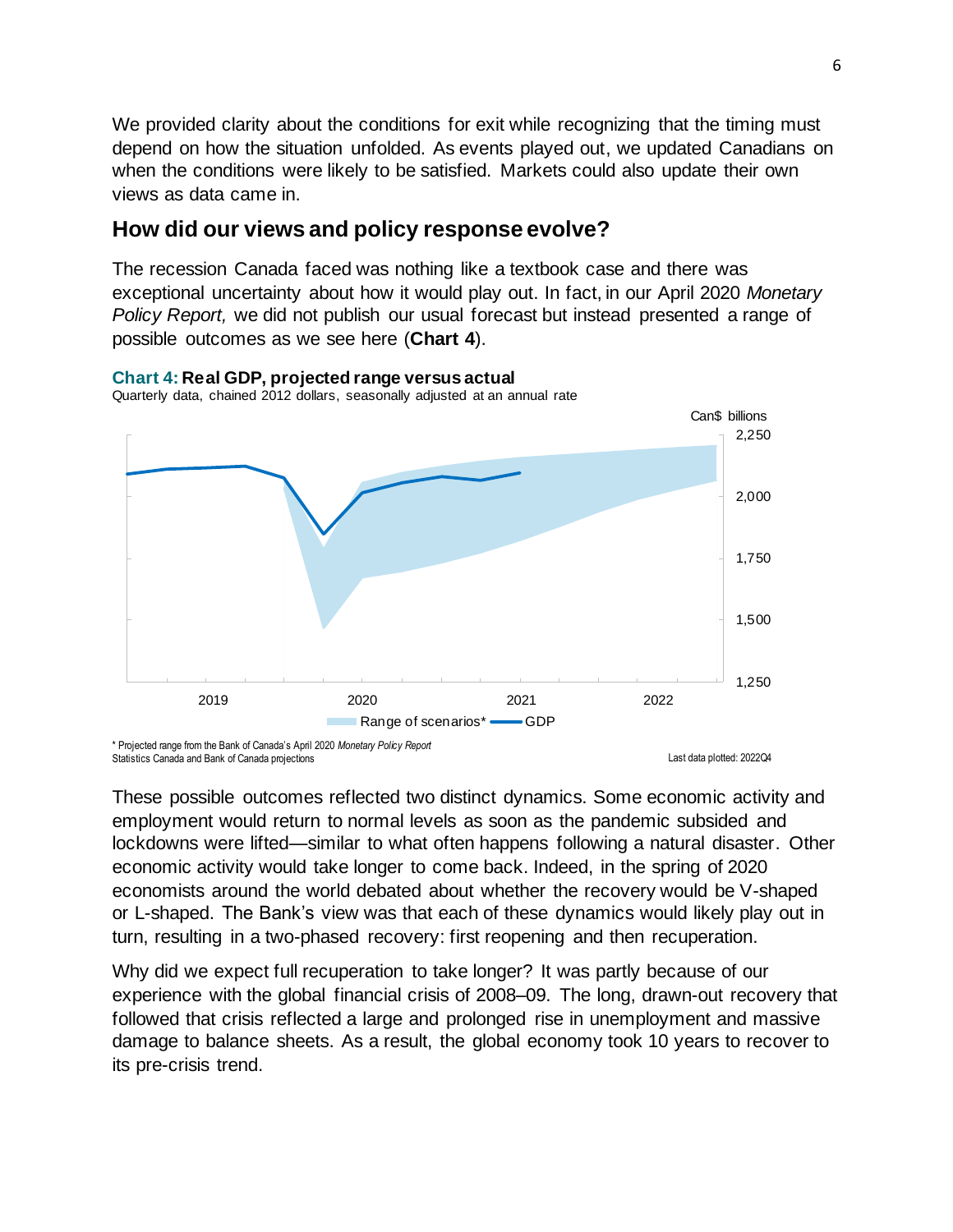Labour markets can be damaged by lengthy recessions. Unemployment can have persistent effects on people's skills and their ability to re-enter the workforce. Because the pandemic began with such a huge increase in unemployment and so much uncertainty around how long the pandemic would last, this concern was front of mind. The unevenness of job losses caused by the pandemic also suggested that inequality could widen, which itself has negative economic consequences.

In all, we saw powerful downdrafts on the economy in those early months—reflected in our expectation that it would take until 2023 for slack to be absorbed. The same view was evident in our projection for inflation at the time.

We can see in **Chart 5** that our earlier projection showed inflation creeping up to our 2% target over three years.



Needless to say, this is not exactly how things turned out. The economy's path of recovery has followed the upper edge of the range we had contemplated. Employment recovered more quickly than expected. And inflation persistently ran much higher than anticipated and is now well above our target.

But why? It really comes down to supply and demand.

In the early months of 2020, we realized that the pandemic would have adverse effects on both demand and supply.

On the demand side, we expected households to rein in their spending while job losses translated into lower household incomes and weaker confidence. The experience from the global financial crisis also suggested that financial institutions could be less willing to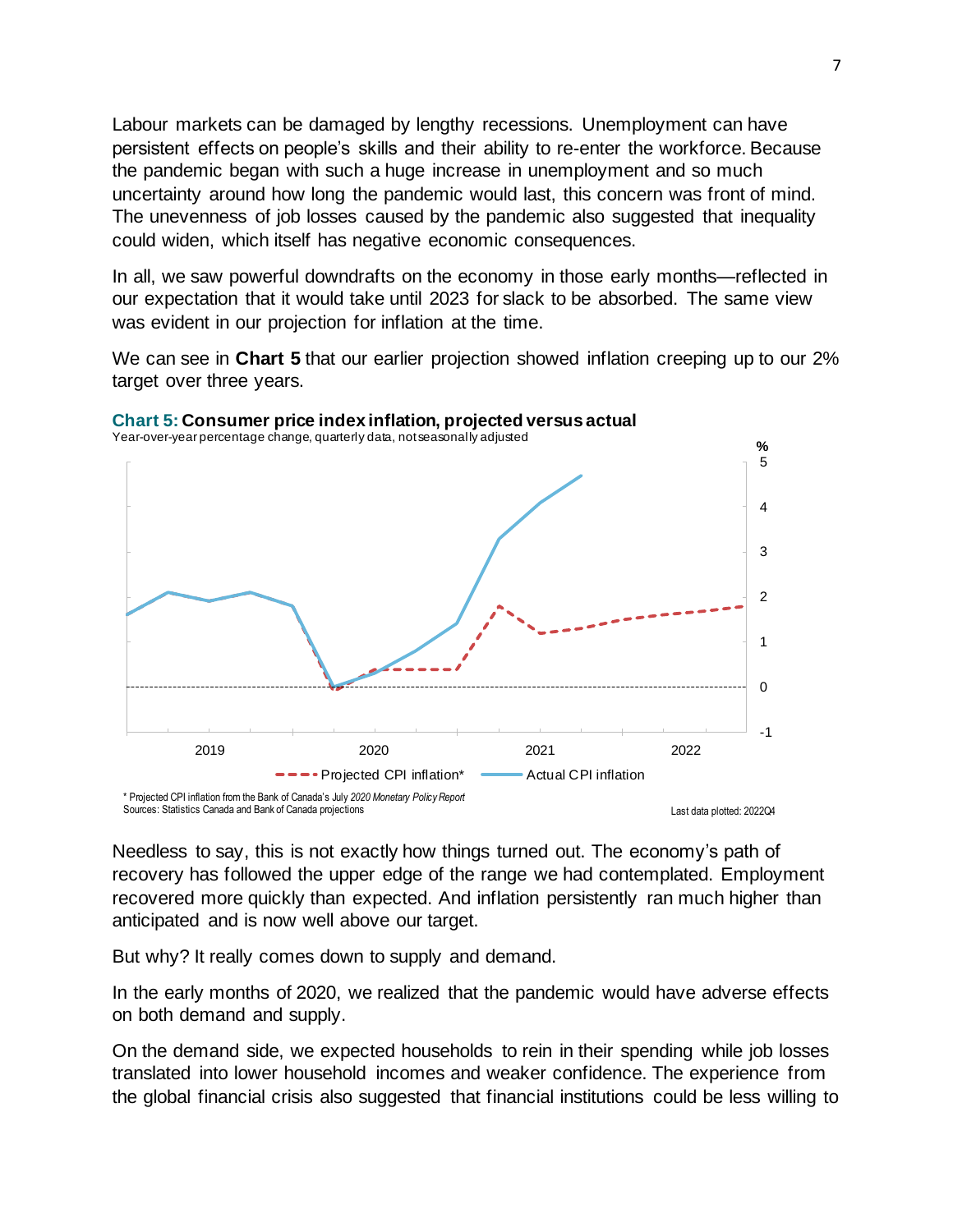lend amid the heightened uncertainty. This experience also suggested that it could take a long time for consumer confidence and spending to recover.

On the supply side, we anticipated a temporary loss of supply or productive capacity. Some production facilities were locked down and for others, the extra time and effort needed to comply with health requirements could weigh on productivity. But our projections assumed that the effects on supply would be less severe and would ease fairly quickly as restrictions were lifted. Since demand was expected to take longer to recover than supply, that meant that persistent economic slack would continue to put downward pressure on inflation.

There are several ways in which supply and demand behaved differently than we expected. For one thing, vaccines were developed and deployed in record time, a little more than a year after the pandemic first began and one year sooner than we originally assumed.

In addition, we underestimated the ability of businesses and workers to adapt to the pandemic and learn how to work around it in innovative ways. This period is marked by accelerated growth in all aspects of the digital economy.<sup>2</sup>

These are important reasons why both demand and supply—and thus GDP—recovered so quickly.

The forcefulness of our economic policy response also helped us avoid many of the negative effects on demand that we had been concerned about. The scale of fiscal transfers meant that the disposable income of Canadian households actually increased during the pandemic and business bankruptcies declined—both unheard of during a recession. Households were able to increase savings and pay down non-mortgage debts. And the financial system, far from being a source of drag on the economy, became a sturdy support.

A related factor that was initially underestimated was the shift of demand both in Canada and abroad. Households that could not spend on services like restaurant meals and vacations shifted their spending to goods that were available, such as sports equipment, appliances and electronics. This shift in demand toward goods increasingly ran up against global supply constraints during 2021, helping to push inflation higher than expected.<sup>3</sup>

Production disruptions proved to be a more troublesome force than originally anticipated. Because production is highly interconnected across countries, disruptions in one country quickly resulted in supply shortages in others. Specific chokepoints surfaced—such as the supply of semiconductors and shipping capacity—but the

<sup>&</sup>lt;sup>2</sup> See T. Lane, ["The Digital Transformation and Canada's Economic Resilience](https://www.bankofcanada.ca/2021/06/digital-transformation-canada-economic-resilience/)" (speech delivered

virtually to Advocis Western Canada Chapters, Edmonton, Vancouver and Winnipeg, June 10, 2021). <sup>3</sup> See T. Gravelle, ["Economic Progress Report: A Recovery Unlike Any Other](https://www.bankofcanada.ca/2021/12/economic-progress-report-a-recovery-unlike-any-other/)" (speech delivered virtually to the Surrey Board of Trade, Surrey December 9, 2021).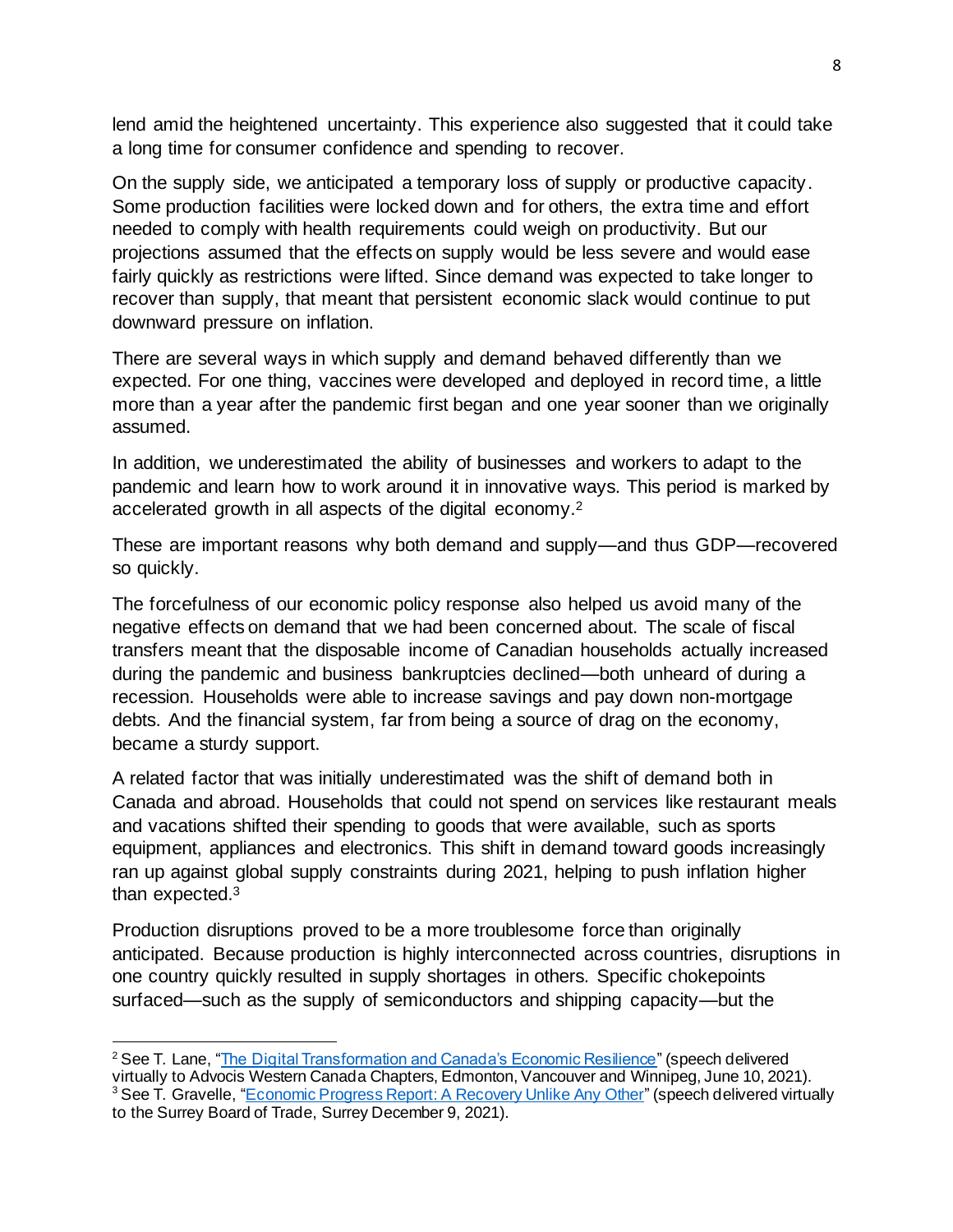disruptions became increasingly persistent and widespread. Even now, it's unclear how long it will take to resolve these issues.

Furthermore, Canadian firms have increasingly faced their own capacity constraints. A record number of respondents to our December Business Outlook Survey said they would have difficulty meeting increased demand. This partly reflects shortages of essential imported components. But it also speaks to the shortages of workers particularly those with specialized skills—caused by tightening labour markets.

Combining all these factors, demand was more robust and supply more constrained than we expected—resulting in stronger-than-expected economic growth and persistently higher inflation.

Throughout all this, we adjusted monetary policy as the recovery advanced. We scaled back our quantitative easing, ending it in October 2021, and entered the reinvestment phase. We now purchase bonds only to keep our overall holdings stable as bonds mature.

And while our exceptional forward guidance remained in place until a few weeks ago, we regularly updated our view of when the necessary conditions to raise interest rates would be met. On January 26, 2022, we removed forward guidance altogether, based on our assessment that slack in the economy had been absorbed. We expect that interest rates will need to increase, with the timing and pace of those increases guided by the Bank's commitment to achieving our 2% inflation target. We indicated that, once we begin to raise the policy rate, we will consider exiting the reinvestment phase and reducing the size of our balance sheet by allowing maturing bonds to roll off.

Many of the factors that influenced our policy deliberations throughout the pandemic have come into sharper focus as we gain experience with a recession that is unlike any other. This illustrates why it's so important to have decision-making processes that can adapt to new information, analysis and experience—which is what I'd like to talk about next.

## **Our adaptable analytical and decision-making processes**

Much of what I have been discussing is not captured well by our standard economic models. Indeed, over time, we have adjusted our models so that they could relate even more to the unique circumstances of the COVID-19 pandemic.

Bank of Canada economists have increasingly been drawing on novel sources of data to get a sense of what is happening on the ground. Real-time data have been especially valuable because the situation has been changing so rapidly. For example, online restaurant reservations and data from Interac on spending gave a more timely readout of consumer behaviour. Such data became particularly important as the pandemic drove many more customers to do their shopping and other activities online. Similarly, online job postings complemented other indicators we use to assess labour market conditions. During the pandemic, epidemiological data have also been essential—and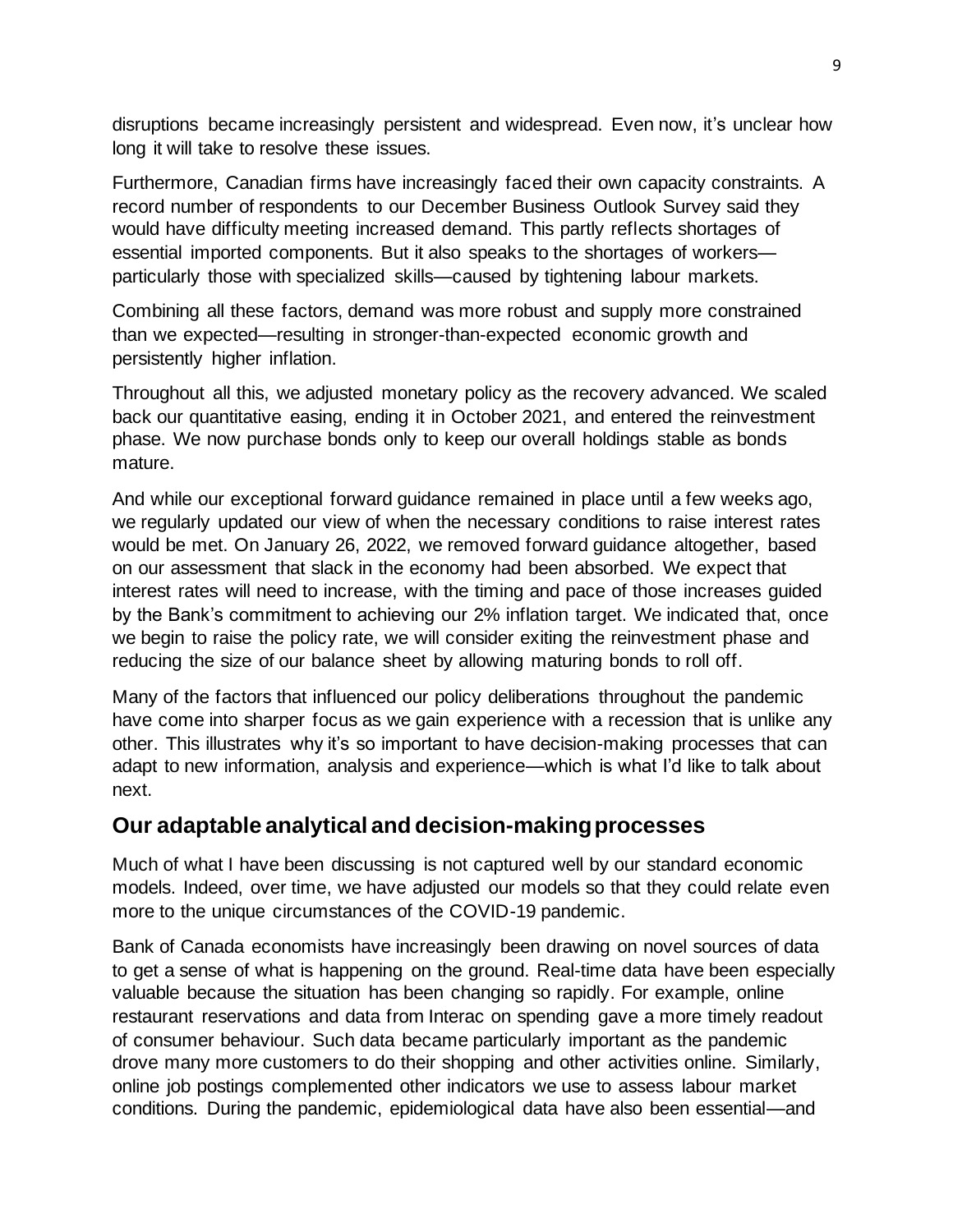we have been talking regularly with epidemiologists and public health officials to interpret these data.

The uneven economic impacts of the pandemic further underscore the importance of looking at data broken down in various ways. This has allowed us to better assess how situations were affecting different groups of people in unequal ways and how this might affect economic outcomes on a larger scale. For example, we have increasingly been focusing on a wider range of labour market indicators and publishing them in our quarterly *Monetary Policy Report* and on our website.

To make better use of all these data, our economists have been taking innovative approaches, including working with big data and advanced analytics. These new analytical tools and information sources have allowed us to fill important gaps in our understanding of what was happening in all parts of the economy.

Events such as the pandemic also show the value of talking with and listening to Canadians. To quote Dr. William Osler again: Listen to your patient—he is telling you the diagnosis. For many years, we have carried out our quarterly Business Outlook Survey and maintained a regular dialogue with business leaders. This was instrumental, for example, to understanding the nature and extent of supply constraints in Canada. We now also conduct the Canadian Survey of Consumer Expectations four times a year which, amongst other things, helps us evaluate the extent to which consumer inflation expectations remain anchored. We are also pursuing a deliberate strategy of broadening the set of stakeholders we consult to sharpen our insights into the economy.

More generally, turbulent times call for openness to new facts and ideas and agility in decision making. Uncertainty may require a cautious and gradual approach when entering uncharted territory—but as the pandemic has illustrated, there are times when policy-makers must act boldly. Any policy involves risk, but inaction is often riskier. It's important to take those risks, but it's equally important to fully understand them and be transparent in communicating their nature.<sup>4</sup>

When coming to a policy decision, the Bank looks at several risks and assesses their relative importance. Many risks are two-sided, but we may be more concerned about one side than the other. This has been particularly true during the pandemic. Given the magnitude of the impact at the beginning of the crisis, our concern about of the downside risks to the economy led us to deliver an aggressive monetary policy stimulus. As the situation evolved, however, our policy action shifted along with the balance of risks. Currently, with inflation well above our target, we are increasingly focused on countering the upside risks.

At different stages in the pandemic we have changed our outlook and our policy stance to respond to the uncertain and fast-changing situation. What remained constant,

<sup>&</sup>lt;sup>4</sup> See S. Kozicki and J. Vardy, ["Communicating Uncertainty in Monetary Policy](https://www.bankofcanada.ca/2017/11/staff-discussion-paper-2017-14/)," Bank of Canada Staff Discussion Paper No. 2017-14 (November 2017).